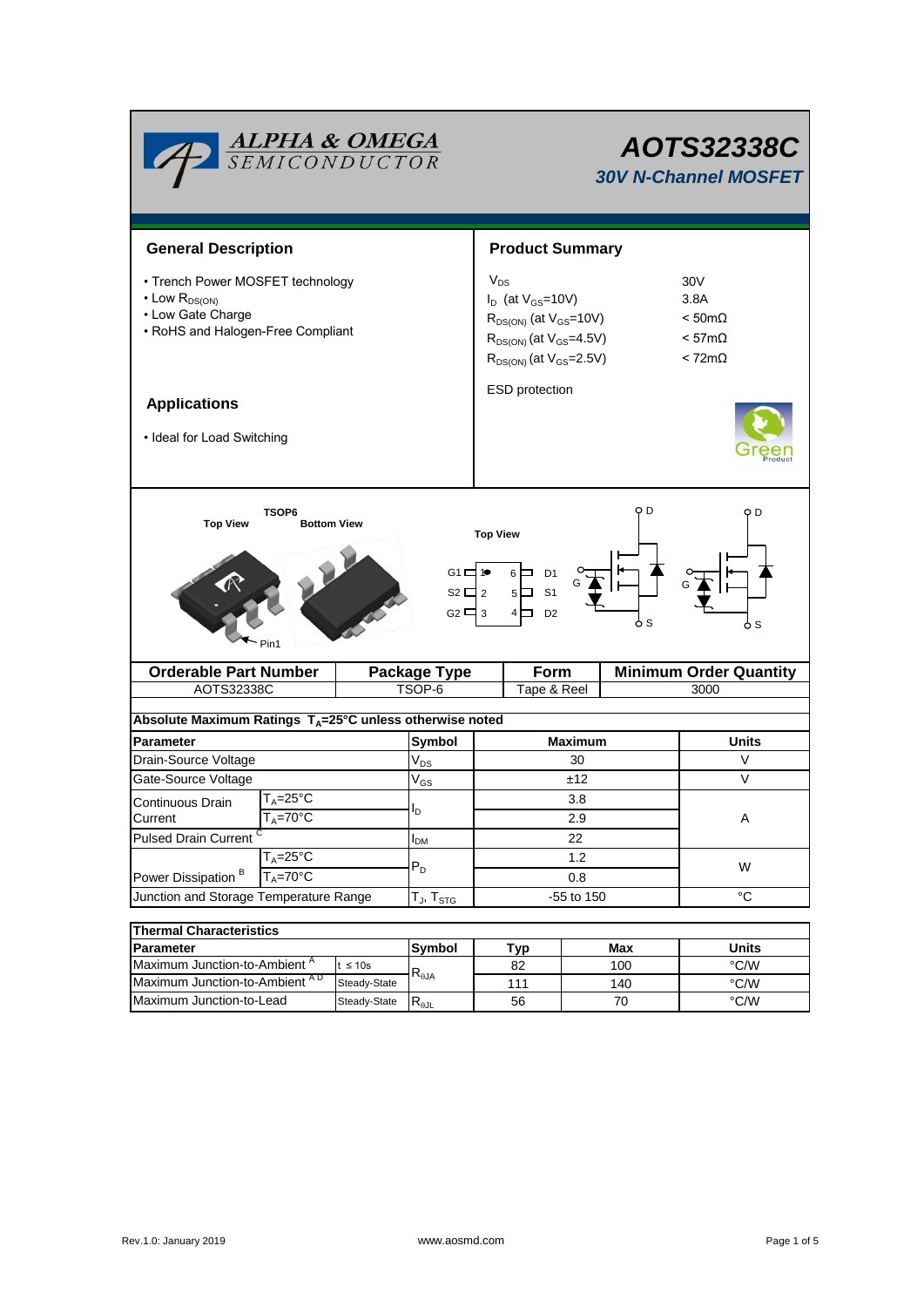

#### **Electrical Characteristics (TJ=25°C unless otherwise noted)**

| <b>Symbol</b>               | Parameter                             | <b>Conditions</b>                                                                           | Min                            | <b>Typ</b> | <b>Max</b>     | <b>Units</b> |           |  |  |  |  |  |
|-----------------------------|---------------------------------------|---------------------------------------------------------------------------------------------|--------------------------------|------------|----------------|--------------|-----------|--|--|--|--|--|
| <b>STATIC PARAMETERS</b>    |                                       |                                                                                             |                                |            |                |              |           |  |  |  |  |  |
| <b>BV</b> <sub>DSS</sub>    | Drain-Source Breakdown Voltage        | ID=250µA, VGS=0V                                                                            |                                | 30         |                |              | V         |  |  |  |  |  |
| $I_{\text{DSS}}$            |                                       | $V_{DS}$ =30V, $V_{GS}$ =0V                                                                 |                                |            |                | 1            |           |  |  |  |  |  |
|                             | Zero Gate Voltage Drain Current       |                                                                                             | $T_{\parallel} = 55^{\circ}$ C |            |                | 5            | μA        |  |  |  |  |  |
| $I_{GSS}$                   | Gate-Body leakage current             | $V_{DS} = 0V$ , $V_{GS} = \pm 12V$                                                          |                                |            |                | ±10          | μA        |  |  |  |  |  |
| $V_{GS(th)}$                | Gate Threshold Voltage                | $\overline{V_{DS}}$ = $V_{GS}$ , I <sub>D</sub> =250µA                                      |                                | 0.5        | 1              | 1.5          | $\vee$    |  |  |  |  |  |
| $R_{DS(ON)}$                | Static Drain-Source On-Resistance     | $V_{GS}$ =10V, $I_{D}$ =3.8A                                                                |                                |            | 40             | 50           | $m\Omega$ |  |  |  |  |  |
|                             |                                       |                                                                                             | $T_i = 125$ °C                 |            | 58             | 73           |           |  |  |  |  |  |
|                             |                                       | $V_{GS}$ =4.5V, $I_D$ =3.6A                                                                 |                                |            | 42             | 57           | $m\Omega$ |  |  |  |  |  |
|                             |                                       | $V_{GS} = 2.5V, I_D = 3.2A$                                                                 |                                | 50         | 72             | $m\Omega$    |           |  |  |  |  |  |
| $g_{FS}$                    | <b>Forward Transconductance</b>       | $V_{DS} = 5V$ , $I_D = 3.8A$                                                                |                                |            | 20             |              | S         |  |  |  |  |  |
| $V_{SD}$                    | Diode Forward Voltage                 | $IS=1A, VGS=0V$                                                                             |                                |            | 0.7            | 1            | V         |  |  |  |  |  |
| $I_{\rm S}$                 | Maximum Body-Diode Continuous Current |                                                                                             |                                |            |                | 2            | A         |  |  |  |  |  |
|                             | <b>DYNAMIC PARAMETERS</b>             |                                                                                             |                                |            |                |              |           |  |  |  |  |  |
| $C_{\text{iss}}$            | Input Capacitance                     | $V_{GS}$ =0V, $V_{DS}$ =15V, f=1MHz                                                         |                                |            | 340            |              | рF        |  |  |  |  |  |
| $C_{\rm oss}$               | Output Capacitance                    |                                                                                             |                                |            | 30             |              | рF        |  |  |  |  |  |
| $\mathsf{C}_{\text{rss}}$   | Reverse Transfer Capacitance          |                                                                                             |                                |            | 25             |              | рF        |  |  |  |  |  |
| R <sub>g</sub>              | Gate resistance                       | $f = 1$ MHz                                                                                 |                                | 4          | 8              | 12           | Ω         |  |  |  |  |  |
| <b>SWITCHING PARAMETERS</b> |                                       |                                                                                             |                                |            |                |              |           |  |  |  |  |  |
| $Q_q(10V)$                  | <b>Total Gate Charge</b>              | $V_{GS}$ =10V, $V_{DS}$ =15V, $I_{D}$ =3.8A                                                 |                                |            | 8              | 16           | nC        |  |  |  |  |  |
| $Q_g(4.5\overline{V})$      | <b>Total Gate Charge</b>              |                                                                                             |                                |            | 4              | 8            | nC        |  |  |  |  |  |
| $\mathsf{Q}_{\text{gs}}$    | Gate Source Charge                    |                                                                                             |                                |            | 1              |              | пC        |  |  |  |  |  |
| $\mathsf{Q}_{\text{gd}}$    | Gate Drain Charge                     |                                                                                             |                                |            | 1.2            |              | nC        |  |  |  |  |  |
| $t_{D(on)}$                 | Turn-On DelayTime                     |                                                                                             |                                |            | 2.5            |              | ns        |  |  |  |  |  |
| $t_r$                       | Turn-On Rise Time                     | $V_{GS}$ =10V, $V_{DS}$ =15V, R <sub>L</sub> =3.95 $\Omega$ ,<br>$R_{\text{GEN}} = 3\Omega$ |                                |            | 3              |              | ns        |  |  |  |  |  |
| $t_{D(off)}$                | Turn-Off DelayTime                    |                                                                                             |                                |            | 30             |              | ns        |  |  |  |  |  |
| $\mathsf{t}_{\mathsf{f}}$   | <b>Turn-Off Fall Time</b>             |                                                                                             |                                |            | 5              |              | ns        |  |  |  |  |  |
| $\mathfrak{t}_{\text{rr}}$  | Body Diode Reverse Recovery Time      | $I_F = 3.8A$ , di/dt=500A/ $\mu$ s                                                          |                                |            | 5.5            |              | ns        |  |  |  |  |  |
| $Q_{rr}$                    | Body Diode Reverse Recovery Charge    | $I_F = 3.8A$ , di/dt=500A/ $\mu$ s                                                          |                                |            | $\overline{4}$ |              | nC        |  |  |  |  |  |

A. The value of R<sub>aJA</sub> is measured with the device mounted on 1in<sup>2</sup> FR-4 board with 2oz. Copper, in a still air environment with T<sub>A</sub> =25° C. The value in any given application depends on the user's specific board design.

B. The power dissipation  ${\sf P}_{\sf D}$  is based on  ${\sf T}_{\sf J(MAX)}$ =150 $^\circ\,$  C, using  $\leqslant$  10s junction-to-ambient thermal resistance.

C. Repetitive rating, pulse width limited by junction temperature T $_{\rm J(MAX)}$ =150°C. Ratings are based on low frequency and duty cycles to keep initialT $j=25^\circ$  C.

D. The  $R_{q_0A}$  is the sum of the thermal impedance from junction to lead  $R_{q_0L}$  and lead to ambient.

E. The static characteristics in Figures 1 to 6 are obtained using <300µs pulses, duty cycle 0.5% max.<br>F. These curves are based on the junction-to-ambient thermal impedance which is measured with the device mounted on 1in

APPLICATIONS OR USE AS CRITICAL COMPONENTS IN LIFE SUPPORT DEVICES OR SYSTEMS ARE NOT AUTHORIZED. AOS DOES NOT ASSUME ANY LIABILITY ARISING OUT OF SUCH APPLICATIONS OR USES OF ITS PRODUCTS. AOS RESERVES THE RIGHT TO IMPROVE PRODUCT DESIGN,FUNCTIONS AND RELIABILITY WITHOUT NOTICE.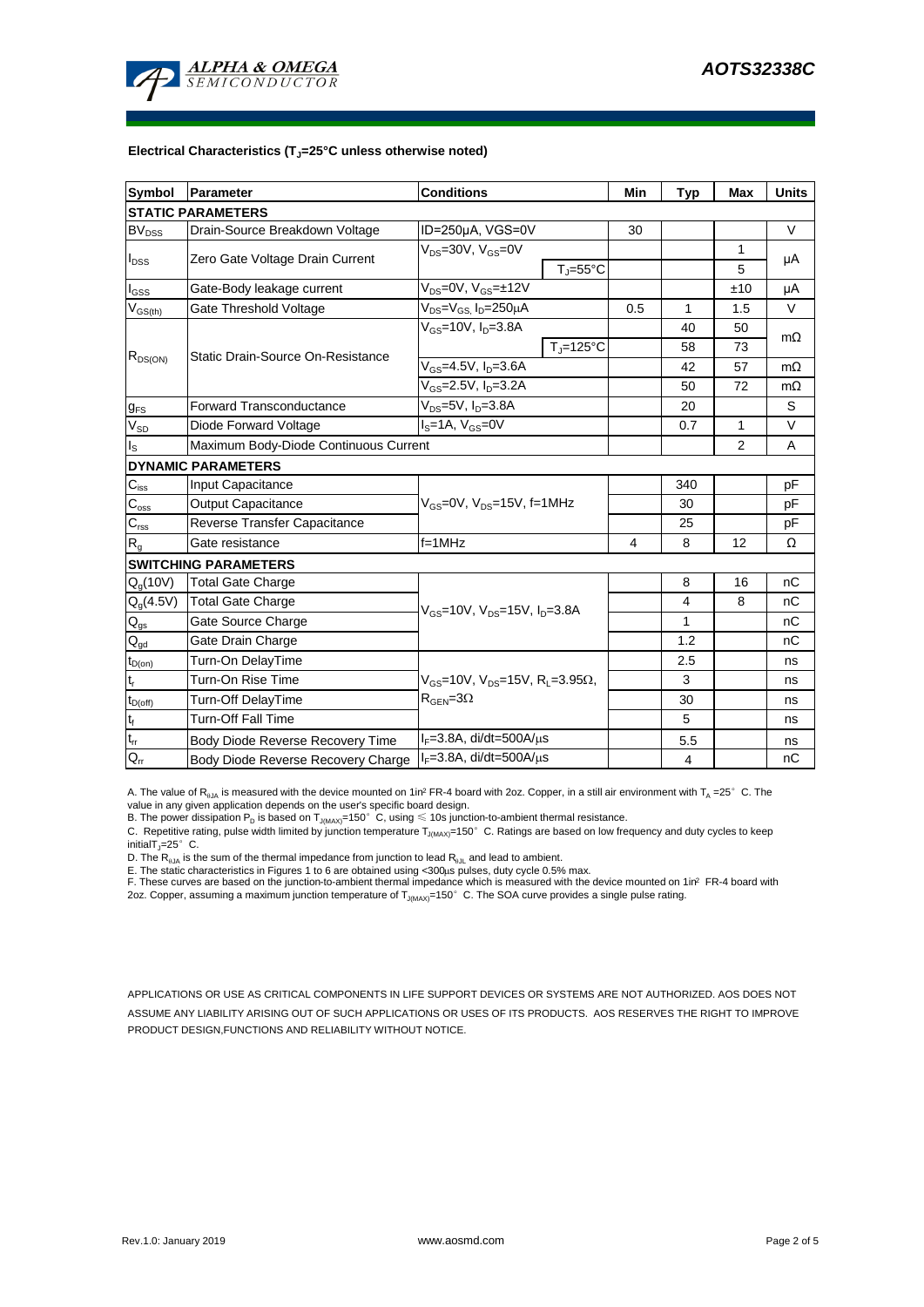

### **TYPICAL ELECTRICAL AND THERMAL CHARACTERISTICS**

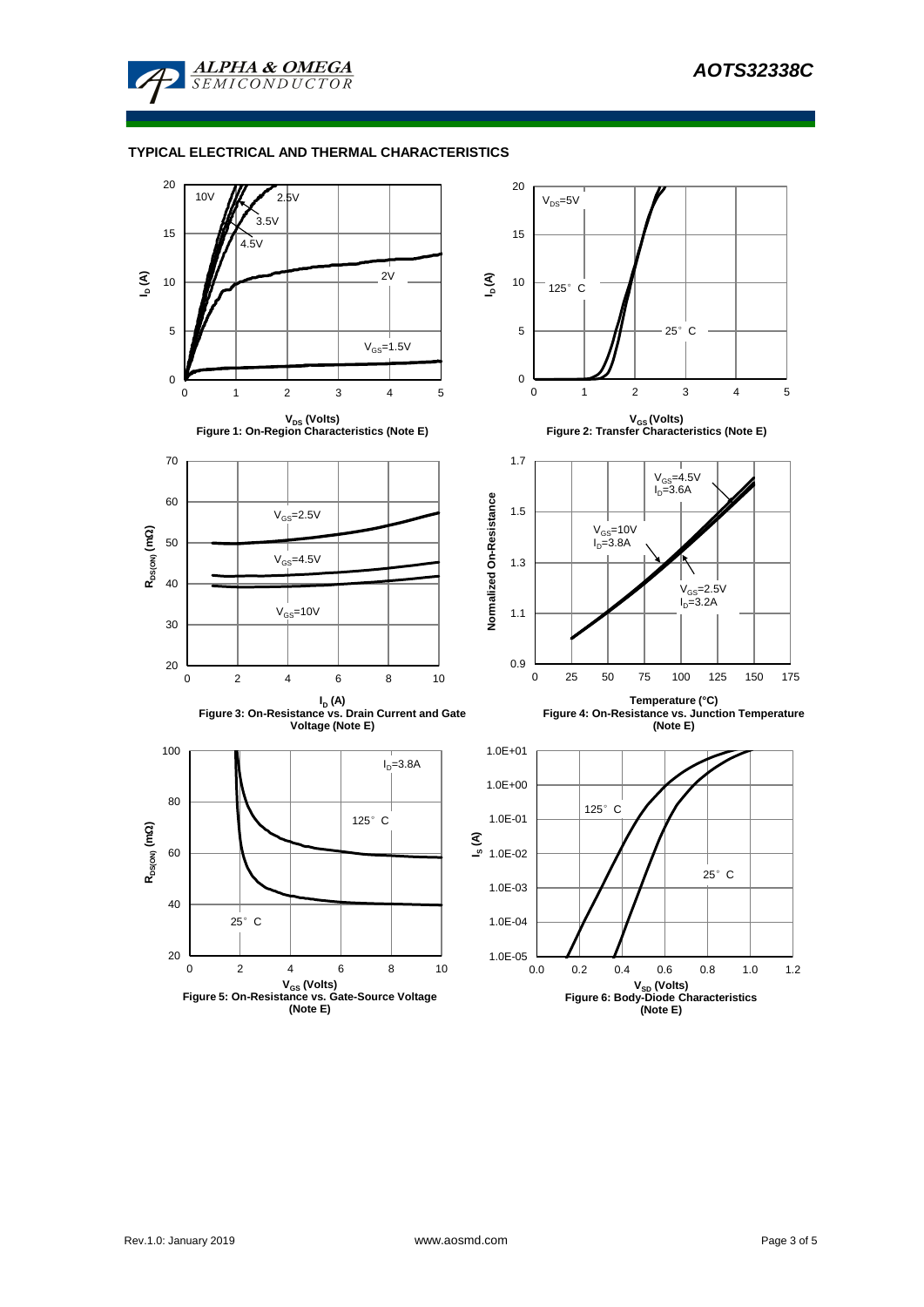

### **TYPICAL ELECTRICAL AND THERMAL CHARACTERISTICS**